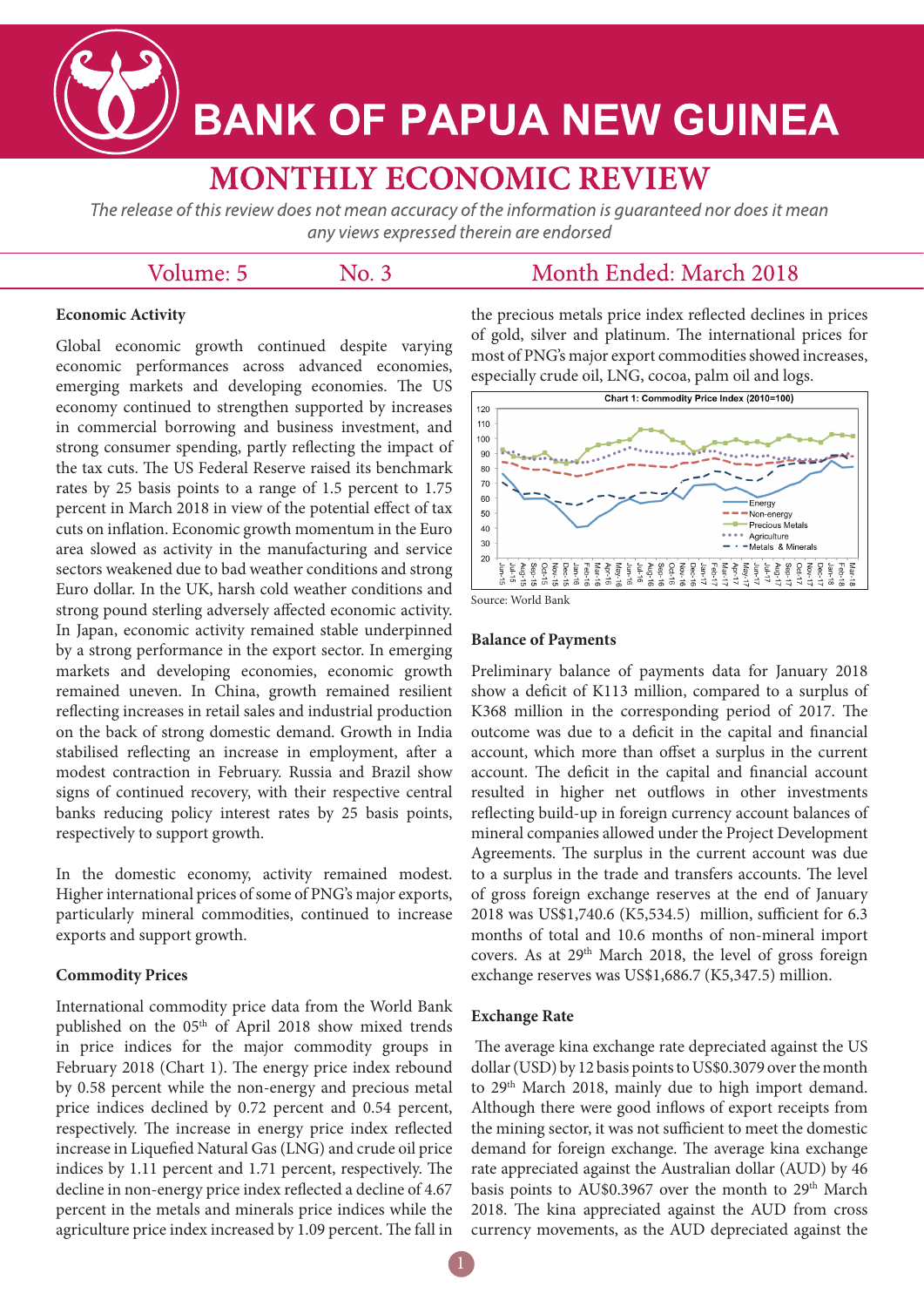USD amid raising of the Federal Funds rate in March 2018. The Trade Weighted Index (TWI) decreased marginally by 0.58 percent to 30.29 over the same period (Chart 2).



#### **Inflation**

Annual headline Retail Price Index (RPI) increased by 7.6 percent in February 2018, compared to an increase of 4.3 percent in January 2018. Price increases of 17.2 percent in the 'Drinks, tobacco and betel-nut' expenditure group, 9.5 percent in the 'Motor vehicle operation (petrol only)' subgroup, 5.2 percent in the 'Food' expenditure group and 2.5 percent in the 'Rents, council charges fuel/power' expenditure group all contributed to this increase. Annual 'RPI ex-seasonal' increased by 6.7 percent and 'RPI exseasonal and fuel' increased by 6.5 percent over the twelve months to February 2018 (Chart 3). Quarterly headline RPI increased by 3.8 percent, while monthly headline RPI increased by 0.9 percent in February 2018.



#### **Domestic Interest Rates & Monetary Aggregates**

Over the month to 23rd March 2018, the Central Bank Bill (CBB) rate for the 28-day term remained at 1.40 percent, while the 63-day term was 2.35 percent. There were no allocations at the auction for the other terms. At the Treasury bill auction, interest rates for 63-day and 91-day terms were 2.37 percent and 2.42 percent, respectively. The rates for 182-day, 273-day and 364-day terms remained at 4.72 percent, 6.76 percent and 8.04 percent, respectively. During the same period, the weighted average interest rates on wholesale deposits above K500,000 showed mixed movements. The weighted average rates for the 30-day and 60-day terms increased to 0.08 percent and 0.20 percent, respectively, from 0.03 percent and 0.11 percent. The 90 day and 180-day terms decreased to 0.63 percent and 0.97 percent, respectively, from 0.92 percent and 2.61 percent (Chart 4).



Broad money supply declined by 1.5 percent over the year to February 2018, compared to an increase of 10.8 percent in the corresponding period of 2017. This was mainly due to decreases in net claims on Government and net credit to private sector. Monetary base decreased by 3.8 percent over the year to February 2018, compared to an increase of 11.2 percent in the corresponding period of 2017. This was mainly due to a decline in commercial banks' deposits held at the Central Bank.

Commercial bank lending to public non-financial corporations, other financial corporations and other resident sectors increased by K213.6 million to K12,828.2 million between December 2017 and 23rd March 2018. This mainly reflected advances to the retail, government, construction, transportation and service sectors. During the same period, the weekly average lending by banks increased by 1.0 percent to K12,681.3 million. Commercial bank deposits decreased by K156.7 million to K20,953.5 million between December 2017 and week-ending 23rd March 2018, reflecting withdrawals mainly by the manufacturing, mining, petroleum, government, construction and finance sectors. Over the year to 23<sup>rd</sup> March 2018, the weekly average deposit decreased by 2.1 percent to K21,044.7 million.

#### **Monetary Policy**

The Bank maintained its policy signalling rate, the Kina Facility Rate (KFR) at 6.25 percent for the month of March 2018.